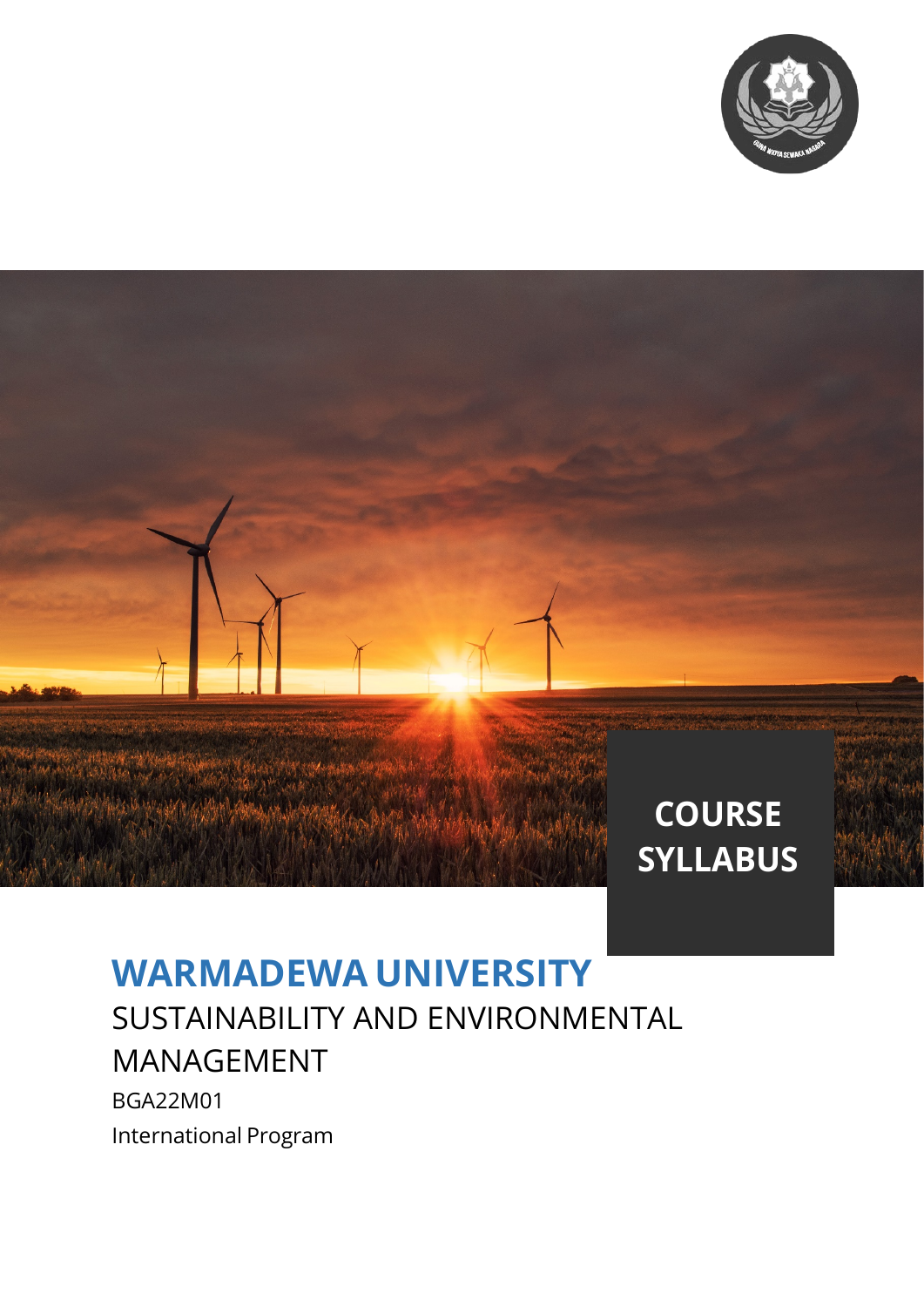

# SUSTAINABILITY AND ENVIRONMENTAL MANAGEMENT **5 ECTS**

## **COURSE DESCRIPTION**

In the course "Sustainability and environmental management" students will get introduced to the topics of sustainability from an economic perspective. They will learn about the importance of the impact and interactions of human societies on the environment and develop the skillset to make sure protection and maintenance of ecosystem services for future human generations, and maintenance of ecosystem integrity as well by means of considering ecological, economic, and ethical variables.

### **OBJECTIVES**

By the end of this course, students should be able to understand:

- $\blacksquare$  The economic, social and environmental aspects of sustainability
- $\blacksquare$  The concept of life cycle assessment
- $\blacksquare$  Understand the benefits of sustainable resource usage
- $\blacksquare$  The pathways towards a more sustainable and environmentally friendly future

### **LECTURING METHOD**

The course will be presented in lecture activities, classroom assignments and discussions, case studies, special topic presentations, and homework. Students will be working primarily based on real-life stories, though additional materials can be assigned from time to time. To understand the topics covered in this course, students must read the supplied online material before class sessions to contribute thoughtfully to the class discussions and exercises.

### **ACADEMIC RESEARCH**

This course includes an academic research paper that must be completed during your semester. It will be based on a topic given by the lecturer and requires comprehensive research by the student. This paper will consist of methodological analysis of the latest literature and be handed in at the end of the semester. The academic research will be included in the final course grade.

### **ASSESSMENT METHOD**

Class attendance 10 % Class participation and assignments 20 % Mid-term exam 20 % Final project 50 %

### **LECTURER**

**TRA**